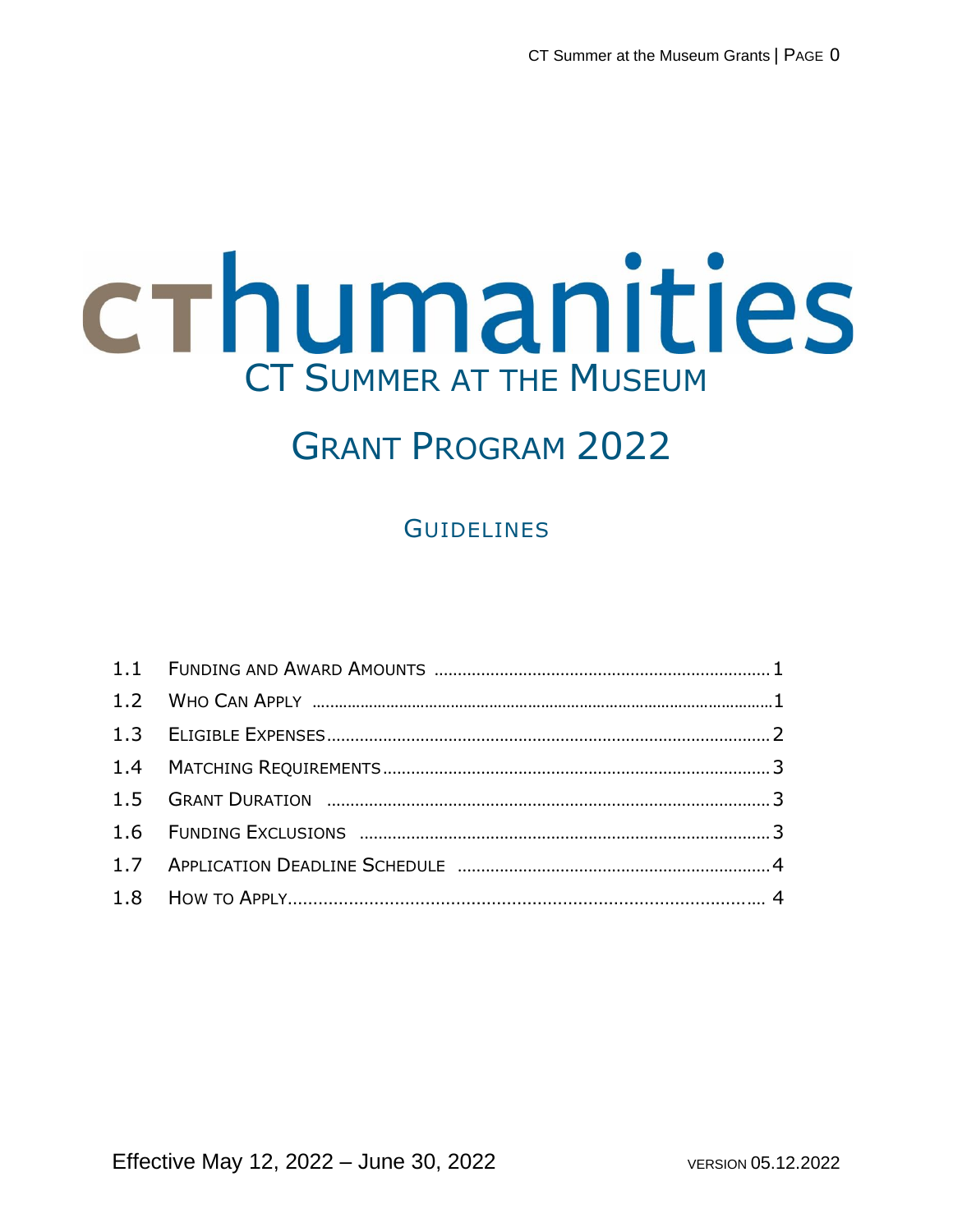#### **GUIDELINES**

CT Humanities is honored to partner with the CT Office of the Arts again to administer the CT Summer at the Museum initiative in 2022.

The Department of Economic and Community Development, in partnership with the Office of the Governor, Connecticut State Department of Education, Office of Early Childhood and Connecticut Humanities, is delivering these financially accessible summer enrichment opportunities to families and children of all ages using funding provided through ARPA (American Rescue Plan Act).

These grants are being made available to CT Museums to facilitate free admission for all CT children aged 18 and under and one adult caregiver between July 1, 2022 and September 5, 2022.

All 501(c)(3) non-profit museums should apply through CT Humanities. For-profit museums should complete an application with the [CT Office of the Arts.](https://portal.ct.gov/DECD/Services/Arts-and-Creativity/Funding-Opportunities)

Any museum in Connecticut may participate in the initiative regardless of whether they apply for or are eligible for funding. Organizations choosing to participate in the free admission initiative, but not to apply for funding are invited to join the listing by [registering](https://www.surveymonkey.com/r/CTMuseumsKidsAreFreeSummer)  [here.](https://www.surveymonkey.com/r/CTMuseumsKidsAreFreeSummer)

Questions? Email [lpartridge@cthumanities.org](mailto:lpartridge@cthumanities.org)

#### 1.1 FUNDING AND AWARD AMOUNTS

The minimum grant award is \$1,000; in 2021, the largest grant award made was \$550,000.

In summer 2022, we are anticipating that award decisions will be based on your summer 2021 revenue from CT visitors under 18, a percentage of summer 2021 revenue from CT visitors over 18, and a base award determined by your operating expenses in 2021 and previous years. (Summer 2021 is defined as July 1, 2021 to September 6, 2022).

Organizations that do not charge admission will receive funding (to be determined based on the number of applicants) to help cover expenses related to increased visitation.

#### 1.2 WHO CAN APPLY?

To be eligible for funding, an organization must meet the following definition of a museum:

A museum is a non-profit, permanent institution in the service of society and its development, open to the public, which acquires, conserves, researches, communicates and

Effective May 12, 2022 – June 30, 2022 VERSION 05.12.2022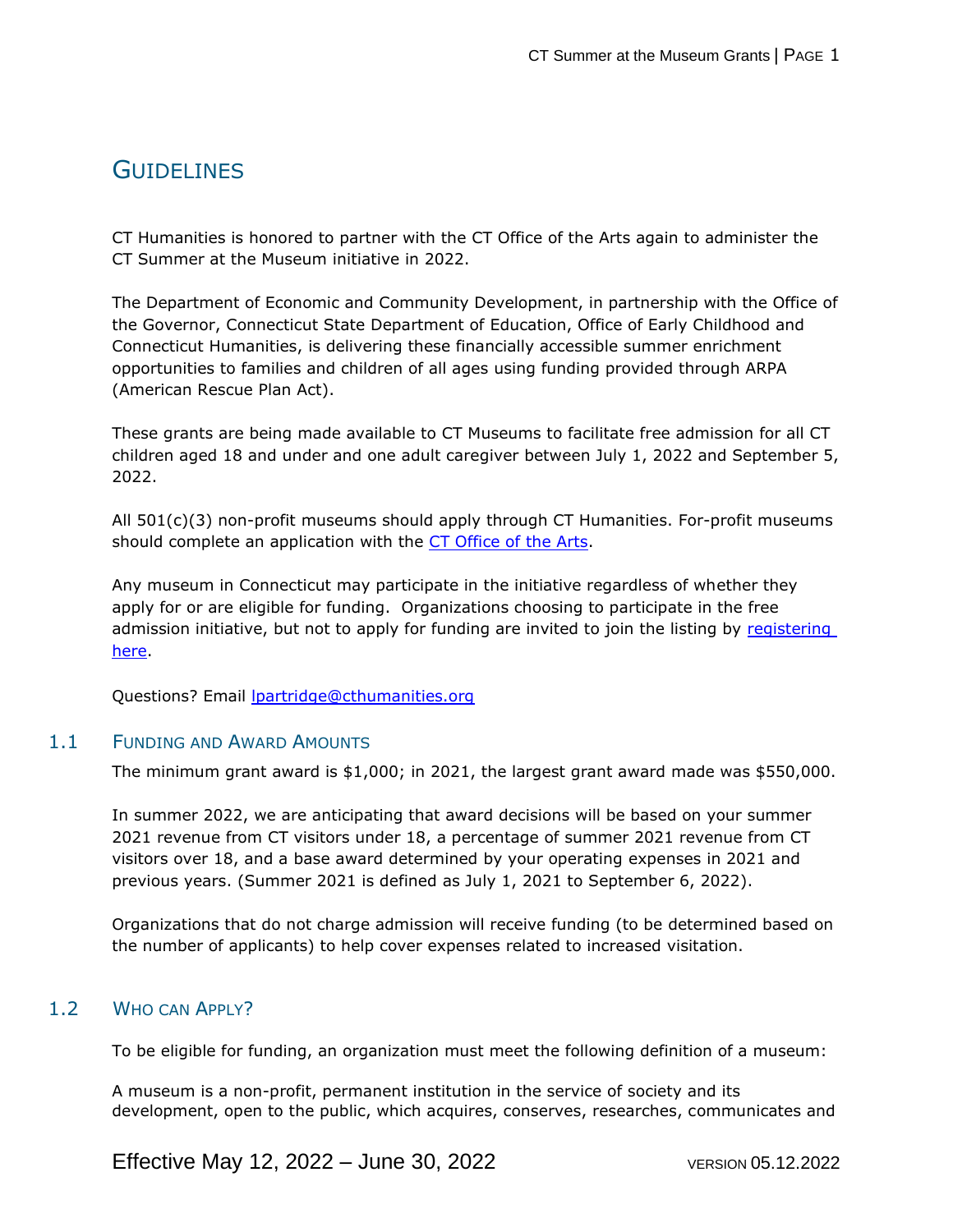exhibits the tangible and intangible heritage of humanity and its environment for the purposes of education, study and enjoyment.

For the purposes of this initiative, "museums" refers broadly to historic house museums, historic sites, historical societies, art museums, children's museums, science centers, special-interest museums, natural history museums, university museums, arboretums/botanical gardens and zoos.

#### **Additional Eligibility Requirements**

All of the following requirements must be met:

- Applicant organizations must be one of the following:
	- $\circ$  A 501(c)(3) nonprofit organization incorporated in the state of Connecticut for at least one year and governed by a board of directors that meets regularly, OR
	- o Be owned by a municipality in the state of Connecticut, OR
	- $\circ$  Be run by a Connecticut-based federally or State recognized tribe, OR
	- o Be a CT State-operated Museum
- Be registered with the Secretary of the State to do business in the State of Connecticut and be in Good Standing (able to obtain a current Certificate of Legal Existence/Good Standing) Note: This does not apply to municipally-owned museums.
- Have its primary place of business and operations in the State of Connecticut
- Have financial documents/statements for the period of time that covers July  $1 -$ September 6, 2021
- Will be open for in-person visitors at least eight  $(8)$  hours a week between July 1 September 5, 2022. If you are open less than (8) hours per week, but are also available to the public by appointment, please submit an application and note this in the narrative.

NOTE: The Connecticut Office of the Arts (COA) and/or Connecticut Humanities reserves the right to request documentation as needed to determine an applicant's eligibility.

The following are not eligible for funding:

- Individuals
- Organizations not in compliance with terms and conditions of previous CTH grants

For-profit museums should complete an application with the [CT Office of the Arts.](https://portal.ct.gov/DECD/Services/Arts-and-Creativity/Funding-Opportunities)

#### 1.3 ELIGIBLE EXPENSES

- Salary (Regular staff including benefits) Current Positions
- Salary (Regular staff including benefits) New Positions
- Salary (Regular staff including benefits) Returning Positions
- Salary (Contracted staff) Current Positions
- Salary (Contracted staff) New Positions
- Personal Protective Equipment (PPE)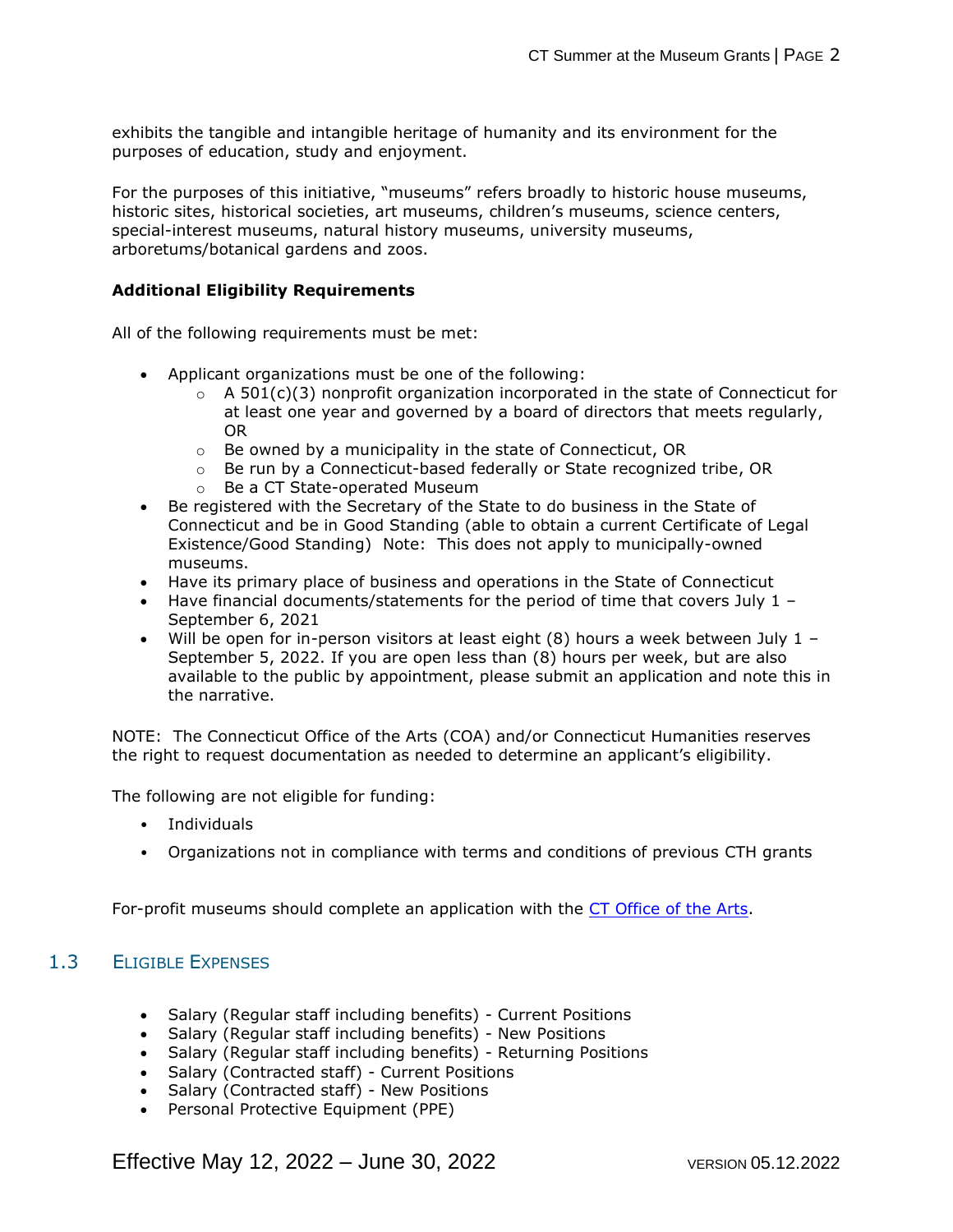- Advertising/Marketing
- Programming Supplies
- Educational Programs

Questions about eligibility of items not listed must be approved by CTH staff.

#### 1.4 MATCHING REQUIREMENTS

No funding match is required.

#### 1.5 GRANT DURATION

All CT Summer at the Museum grant periods will run from July 1, 2022 to September 5, 2022. Grant funds shall be expended for eligible expenses within the period of March 3, 2021 to December 31, 2024.

#### 1.6 FUNDING EXCLUSIONS

CT Summer at the Museum grant funds may not be used for the following purposes:

- Promotion of a particular political, religious, or ideological point of view
- Advocacy of a particular program of social or political action
- Support of specific public policies or legislation
- Lobbying
- Purchase of land or facilities, construction or renovation
- General operating support of a state humanities council
- Renovation, restoration, rehabilitation or construction of historic sites
- Curricula for classes not accessible to the public
- Endowments
- Individual fellowships, graduate education or university-based projects that require participants to register for academic credit
- Acquisition of artifacts, works of art or documents
- Capital improvements to applicant site and/or facilities
- Purchases of capital equipment, buildings or land
- Costs associated with social events or fundraising activities
- Purchase of food, alcohol, refreshments or catering services
- Retroactive funding for activities and expenses incurred before March 3, 2021
- Undocumented expenses
- Honoraria, stipends or professional fees for applicant organization's board members

Effective May 12, 2022 – June 30, 2022 VERSION 05.12.2022